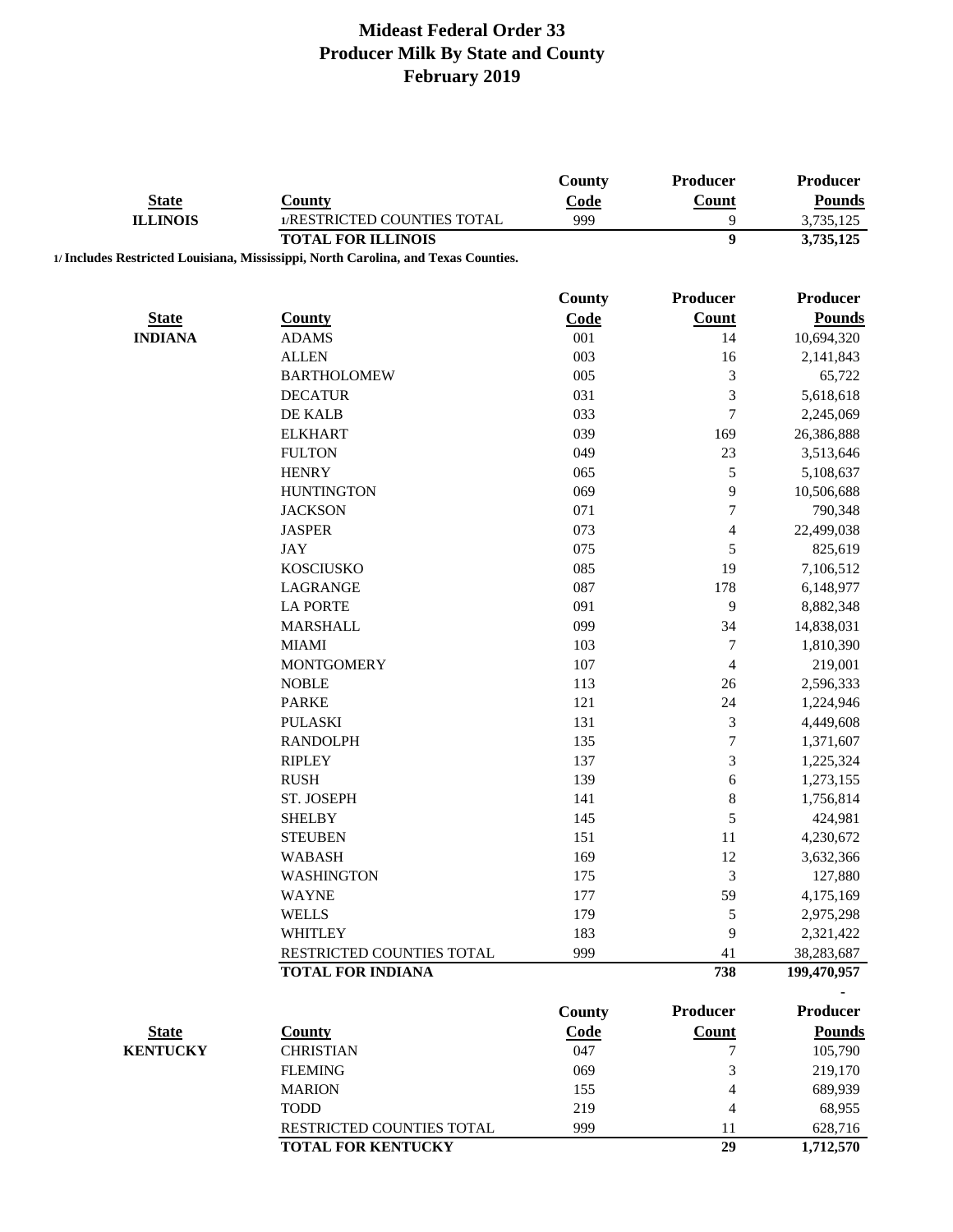|                 |                           | <b>County</b> | Producer                 | <b>Producer</b> |
|-----------------|---------------------------|---------------|--------------------------|-----------------|
| <b>State</b>    | <b>County</b>             | Code          | <b>Count</b>             | <b>Pounds</b>   |
| <b>MARYLAND</b> | <b>GARRETT</b>            | 023           | 39                       | 2,446,390       |
|                 | <b>TOTAL FOR MARYLAND</b> |               | 39                       | 2,446,390       |
|                 |                           |               |                          |                 |
|                 |                           | County        | Producer                 | Producer        |
| <b>State</b>    | <b>County</b>             | Code          | Count                    | <b>Pounds</b>   |
| <b>MICHIGAN</b> | <b>ALCONA</b>             | 001           | 4                        | 1,086,048       |
|                 | <b>ALGER</b>              | 003           | 4                        | 238,646         |
|                 | <b>ALLEGAN</b>            | 005           | 46                       | 28,827,707      |
|                 | <b>ALPENA</b>             | 007           | 22                       | 4,462,547       |
|                 | <b>ARENAC</b>             | 011           | $20\,$                   | 9,133,781       |
|                 | <b>BARRY</b>              | 015           | 22                       | 25,729,681      |
|                 | <b>BAY</b>                | 017           | 5                        | 1,728,668       |
|                 | <b>BERRIEN</b>            | 021           | 6                        | 2,477,941       |
|                 | <b>BRANCH</b>             | 023           | 14                       | 4,225,488       |
|                 | <b>CALHOUN</b>            | 025           | 19                       | 11,672,994      |
|                 | CASS                      | 027           | 3                        | 47,461          |
|                 | <b>CHARLEVOIX</b>         | 029           | $\overline{\mathcal{A}}$ | 786,954         |
|                 | <b>CHIPPEWA</b>           | 033           | $\sqrt{5}$               | 420,859         |
|                 | <b>CLARE</b>              | 035           | 16                       | 3,781,549       |
|                 | <b>CLINTON</b>            | 037           | 41                       | 68,243,092      |
|                 | <b>DELTA</b>              | 041           | $\mathfrak{Z}$           | 255,502         |
|                 | <b>EATON</b>              | 045           | 19                       | 1,381,181       |
|                 | <b>EMMET</b>              | 047           | 3                        | 374,663         |
|                 | <b>GENESEE</b>            | 049           | 5                        | 815,367         |
|                 | <b>GLADWIN</b>            | 051           | 6                        | 1,781,446       |
|                 | <b>GRATIOT</b>            | 057           | 31                       | 71,381,373      |
|                 | <b>HILLSDALE</b>          | 059           | $24\,$                   | 7,169,168       |
|                 | <b>HURON</b>              | 063           | 56                       | 75,140,289      |
|                 | <b>INGHAM</b>             | 065           | $21\,$                   | 7,861,866       |
|                 | <b>IONIA</b>              | 067           | 36                       | 29,352,542      |
|                 | <b>IOSCO</b>              | 069           | 13                       | 4,954,768       |
|                 | <b>ISABELLA</b>           | 073           | 33                       | 14,487,002      |
|                 |                           | 075           |                          |                 |
|                 | <b>JACKSON</b>            |               | 15                       | 4,980,727       |
|                 | <b>KALAMAZOO</b>          | 077           | $\tau$                   | 11,048,795      |
|                 | <b>KENT</b>               | 081           | $26\,$                   | 16,662,025      |
|                 | <b>LAPEER</b>             | 087           | 19                       | 2,599,630       |
|                 | <b>LENAWEE</b>            | 091           | 23                       | 28,060,838      |
|                 | <b>LIVINGSTON</b>         | 093           | 10                       | 2,842,137       |
|                 | <b>MACOMB</b>             | 099           | $\overline{4}$           | 20,959          |
|                 | <b>MARQUETTE</b>          | 103           | 3                        | 185,857         |
|                 | <b>MASON</b>              | 105           | 11                       | 3,478,339       |
|                 | <b>MECOSTA</b>            | 107           | 17                       | 6,294,400       |
|                 | <b>MENOMINEE</b>          | 109           | 12                       | 1,823,396       |
|                 | <b>MISSAUKEE</b>          | 113           | 38                       | 46,661,854      |
|                 | <b>MONTCALM</b>           | 117           | 45                       | 17,884,881      |
|                 | <b>MONTMORENCY</b>        | 119           | 5                        | 939,208         |
|                 | <b>MUSKEGON</b>           | 121           | 14                       | 12,077,749      |
|                 | <b>NEWAYGO</b>            | 123           | 37                       | 18,306,337      |
|                 | <b>OCEANA</b>             | 127           | $\sqrt{6}$               | 747,716         |
|                 | <b>OGEMAW</b>             | 129           | 31                       | 12,045,640      |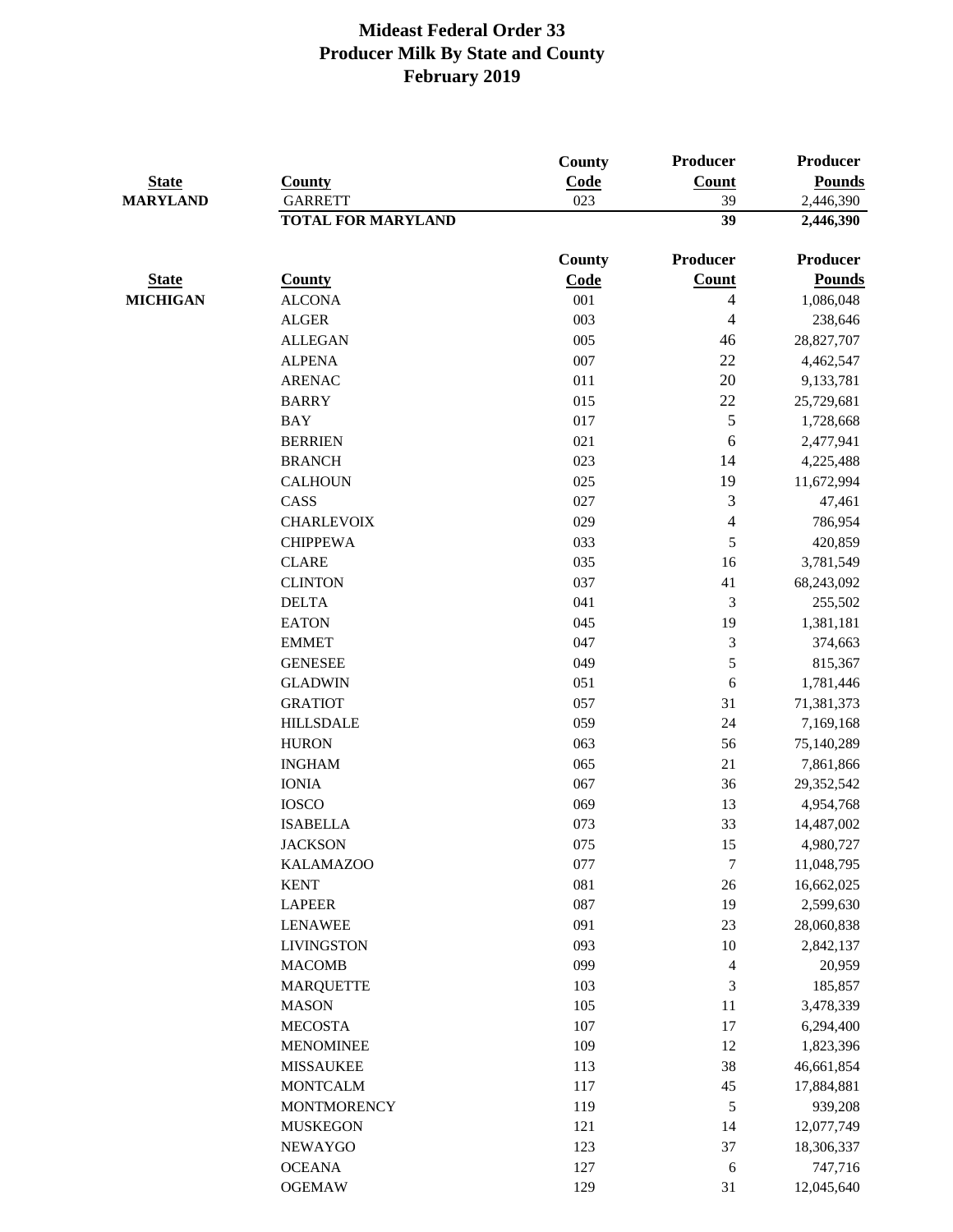|                 |                                  | <b>County</b> | <b>Producer</b> | <b>Producer</b>         |
|-----------------|----------------------------------|---------------|-----------------|-------------------------|
| <b>State</b>    | <b>County</b>                    | Code          | Count           | <b>Pounds</b>           |
| <b>MICHIGAN</b> | <b>OSCEOLA</b>                   | 133           | 27              | 18,741,181              |
|                 | <b>OSCODA</b>                    | 135           | 9               | 523,245                 |
|                 | <b>OTTAWA</b>                    | 139           | 47              | 45,706,764              |
|                 | PRESQUE ISLE                     | 141           | 4               | 752,476                 |
|                 | <b>SAGINAW</b>                   | 145           | 15              | 5,251,536               |
|                 | <b>ST. CLAIR</b>                 | 147           | 10              | 1,421,285               |
|                 | ST. JOSEPH                       | 149           | 21              | 8,881,699               |
|                 | <b>SANILAC</b>                   | 151           | 74              | 55,245,502              |
|                 | <b>SHIAWASSEE</b>                | 155           | 14              | 4,487,016               |
|                 | <b>TUSCOLA</b>                   | 157           | 33              | 26,344,512              |
|                 | VAN BUREN                        | 159           | 10              | 14,650,261              |
|                 | WASHTENAW                        | 161           | 14              | 2,926,879               |
|                 | <b>WEXFORD</b>                   | 165           | 8               | 604,362                 |
|                 | RESTRICTED COUNTIES TOTAL        | 999           | 19              | 4,931,876               |
|                 | <b>TOTAL FOR MICHIGAN</b>        |               | 1,109           | 754,947,665             |
|                 |                                  |               |                 |                         |
|                 |                                  | <b>County</b> | <b>Producer</b> | <b>Producer</b>         |
| <b>State</b>    | <b>County</b>                    | Code          | <b>Count</b>    | <b>Pounds</b>           |
| <b>NEW YORK</b> | <b>CATTARAUGUS</b>               | 009           | 48              | 17,221,566              |
|                 | <b>CHAUTAUQUA</b>                | 013           | 94              | 22,316,658              |
|                 | <b>CHEMUNG</b>                   | 015           | 3               | 930,954                 |
|                 | <b>ERIE</b><br><b>GENESEE</b>    | 029<br>037    | 11              | 4,181,401               |
|                 |                                  |               |                 |                         |
|                 | <b>LIVINGSTON</b>                | 051<br>101    | 5<br>10         | 2,211,982               |
|                 | <b>STEUBEN</b><br><b>WYOMING</b> | 121           | 21              | 1,058,310<br>23,593,277 |
|                 | RESTRICTED COUNTIES TOTAL        | 999           | 9               | 9,545,479               |
|                 | <b>TOTAL FOR NEW YORK</b>        |               | 201             | 81,059,627              |
|                 |                                  |               |                 | <b>Producer</b>         |
|                 |                                  | <b>County</b> | Producer        |                         |
| <b>State</b>    | <b>County</b>                    | Code          | <b>Count</b>    | <b>Pounds</b>           |
| <b>OHIO</b>     | <b>ADAMS</b>                     | 001           | 12              | 898,294                 |
|                 | <b>ALLEN</b>                     | 003           | 3               | 524,450                 |
|                 | <b>ASHLAND</b>                   | 005           | 44              | 14,596,785              |
|                 | <b>ASHTABULA</b>                 | 007           | 21              | 5,900,584               |
|                 | <b>ATHENS</b>                    | 009           | 5               | 343,647                 |
|                 | <b>AUGLAIZE</b>                  | 011           | 31              | 5,007,181               |
|                 | <b>BELMONT</b>                   | 013           | 9               | 761,375                 |
|                 | <b>BROWN</b>                     | 015           | 7               | 545,731                 |
|                 | CARROLL                          | 019           | 23              | 1,654,813               |
|                 | <b>CHAMPAIGN</b>                 | 021           | 9               | 1,023,520               |
|                 | <b>CLARK</b>                     | 023           | 4               | 7,052,376               |
|                 | <b>CLINTON</b>                   | 027           | 5               | 363,969                 |
|                 | <b>COLUMBIANA</b>                | 029           | 65              | 13,538,246              |
|                 | COSHOCTON                        | 031           | 23              | 2,295,185               |
|                 | <b>CRAWFORD</b>                  | 033           | 8               | 2,967,329               |
|                 | <b>DARKE</b>                     | 037           | 28              | 5,849,404               |
|                 | <b>DEFIANCE</b>                  | 039           | 4               | 5,029,091               |
|                 | <b>DELAWARE</b>                  | 041           | 4               | 260,039                 |
|                 | <b>FAIRFIELD</b>                 | 045           | 8               | 480,941                 |
|                 | <b>FAYETTE</b>                   | 047           | 4               | 1,040,565               |
|                 | <b>FULTON</b>                    | 051           | 6               | 3,447,465               |
|                 | <b>GALLIA</b>                    | 053           | 3               | 134,405                 |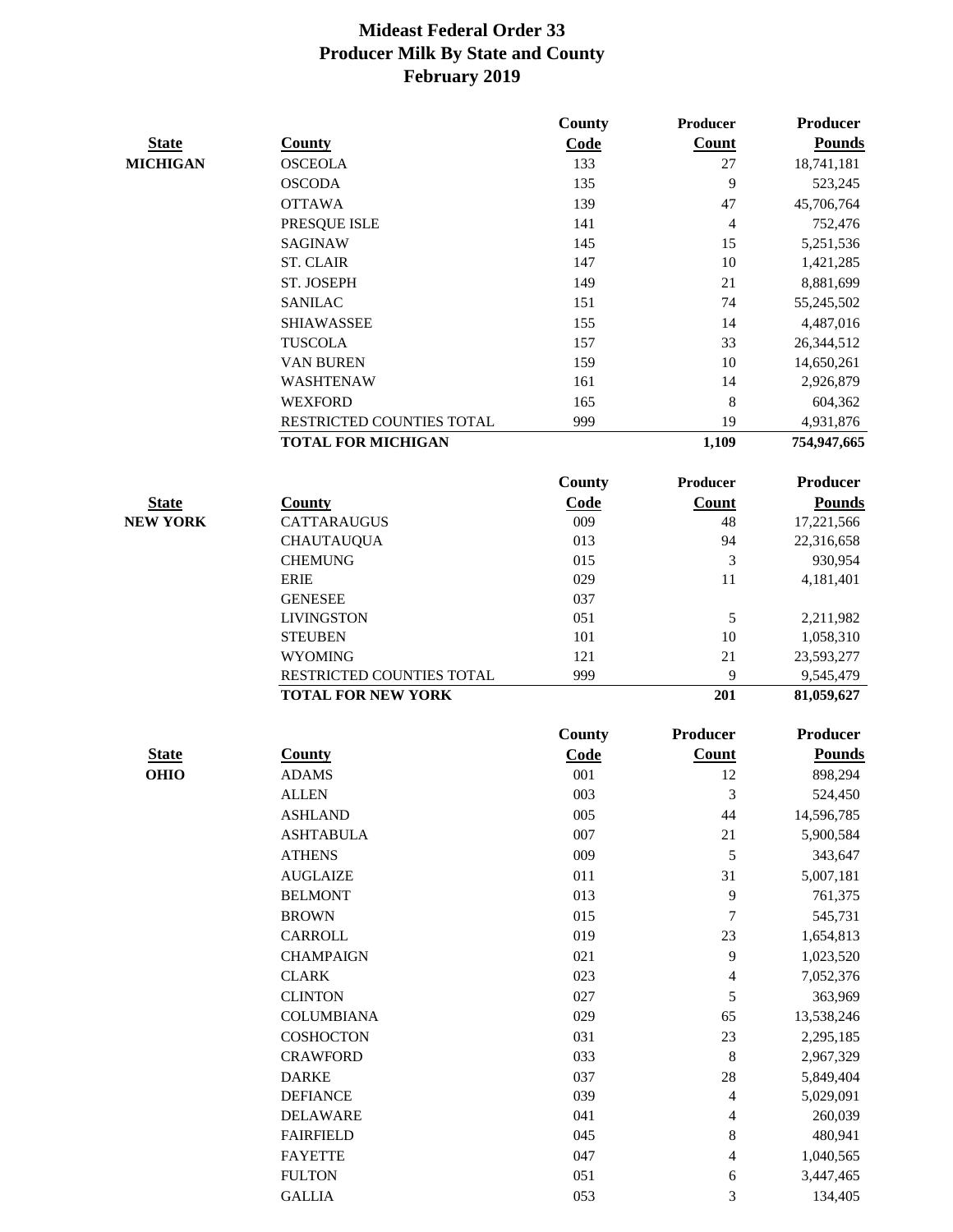|              |                           | County | Producer                 | Producer        |
|--------------|---------------------------|--------|--------------------------|-----------------|
| <b>State</b> | <b>County</b>             | Code   | <b>Count</b>             | <b>Pounds</b>   |
| <b>OHIO</b>  | <b>GEAUGA</b>             | 055    | 44                       | 4,514,464       |
|              | <b>GREENE</b>             | 057    | $\overline{\mathcal{L}}$ | 1,246,036       |
|              | <b>HANCOCK</b>            | 063    | $\mathfrak{Z}$           | 1,442,278       |
|              | <b>HARDIN</b>             | 065    | 9                        | 10,973,254      |
|              | <b>HARRISON</b>           | 067    | 5                        | 398,050         |
|              | <b>HIGHLAND</b>           | 071    | 25                       | 2,213,365       |
|              | <b>HOLMES</b>             | 075    | 143                      | 12,056,282      |
|              | <b>HURON</b>              | 077    | $42\,$                   | 6,520,428       |
|              | <b>JACKSON</b>            | 079    | 5                        | 123,436         |
|              | <b>JEFFERSON</b>          | 081    | $\tau$                   | 604,127         |
|              | <b>KNOX</b>               | 083    | 26                       | 7,653,356       |
|              | <b>LICKING</b>            | 089    | 9                        | 7,500,878       |
|              | <b>LOGAN</b>              | 091    | 26                       | 4,113,924       |
|              | <b>LORAIN</b>             | 093    | 12                       | 1,690,805       |
|              | <b>MADISON</b>            | 097    | $\boldsymbol{7}$         | 8,814,976       |
|              | <b>MAHONING</b>           | 099    | 24                       | 7,923,301       |
|              | <b>MEDINA</b>             | 103    | 16                       | 3,101,113       |
|              | <b>MEIGS</b>              | 105    | 5                        | 361,553         |
|              | <b>MERCER</b>             | 107    | $81\,$                   | 27,304,444      |
|              | <b>MIAMI</b>              | 109    | 7                        | 589,609         |
|              | <b>MONROE</b>             | 111    | $\boldsymbol{6}$         | 480,521         |
|              | <b>MORGAN</b>             | 115    | 7                        | 1,586,281       |
|              | <b>MORROW</b>             | 117    | 8                        | 2,419,632       |
|              | <b>MUSKINGUM</b>          | 119    | 10                       | 1,020,353       |
|              | <b>PAULDING</b>           | 125    | 5                        | 8,646,842       |
|              | <b>PICKAWAY</b>           | 129    | 7                        |                 |
|              |                           |        |                          | 3,585,280       |
|              | <b>PORTAGE</b>            | 133    | $\,8\,$                  | 2,873,649       |
|              | <b>PREBLE</b>             | 135    | 8                        | 1,002,803       |
|              | <b>PUTNAM</b>             | 137    | 9                        | 4,628,785       |
|              | <b>RICHLAND</b>           | 139    | 104                      | 11,109,136      |
|              | <b>ROSS</b>               | 141    | 10                       | 739,478         |
|              | <b>SANDUSKY</b>           | 143    | 7                        | 493,019         |
|              | <b>SHELBY</b>             | 149    | 35                       | 8,971,004       |
|              | <b>STARK</b>              | 151    | 59                       | 13, 193, 717    |
|              | TRUMBULL                  | 155    | 21                       | 3,831,637       |
|              | TUSCAWARAS                | 157    | 123                      | 7,806,875       |
|              | <b>UNION</b>              | 159    | 7                        | 908,986         |
|              | VAN WERT                  | 161    | 6                        | 4,937,316       |
|              | <b>WASHINGTON</b>         | 167    | 16                       | 2,112,556       |
|              | <b>WAYNE</b>              | 169    | 202                      | 52,024,545      |
|              | <b>WOOD</b>               | 173    | 4                        | 5,629,060       |
|              | <b>WYANDOT</b>            | 175    | 5                        | 614,150         |
|              | RESTRICTED COUNTIES TOTAL | 999    | 30                       | 24,063,688      |
|              | <b>TOTAL FOR OHIO</b>     |        | 1,523                    | 345,540,387     |
|              |                           | County | <b>Producer</b>          | <b>Producer</b> |
| <b>State</b> | <b>County</b>             | Code   | <b>Count</b>             | <b>Pounds</b>   |
| PENNSYLVANIA | <b>ARMSTRONG</b>          | 005    | 21                       | 2,778,419       |
|              | <b>BEAVER</b>             | 007    | 18                       | 947,302         |
|              | <b>BRADFORD</b>           | 015    | 7                        | 946,773         |
|              | <b>BUTLER</b>             | 019    | 23                       | 3,173,469       |
|              | <b>CAMBRIA</b>            | 021    | 9                        | 1,673,428       |
|              |                           |        |                          |                 |

CENTRE 027 7 271,594